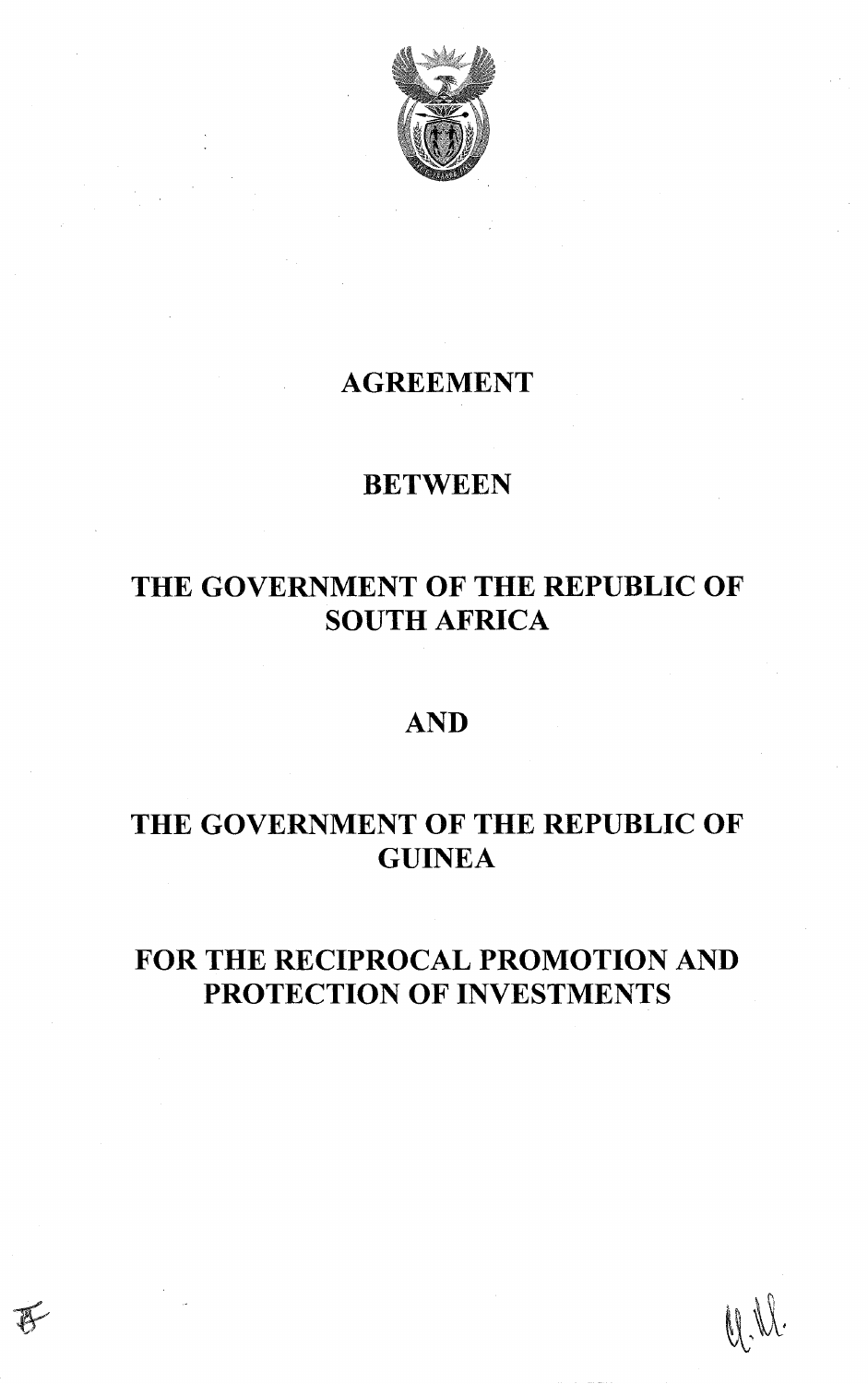#### **PREAMBLE**

The Government of the Republic of South Africa and the Government of the Republic of Guinea (hereinafter jointly referred to as the "Contracting Parties" and separately as a "Contracting Party");

**DESIRING** to create favourable conditions for greater investment by investors of either Contracting Party in the territory of the other Contracting Party; and

**RECOGNISING** that the encouragement and reciprocal protection under international agreement of such investments will be conducive to the stimulation of individual business initiative and will increase prosperity in the territories of both Contracting Parties;

**HEREBY AGREE** as follows:

#### **ARTICLE 1 Definitions**

In this Agreement, unless the context indicates otherwise –

**"investment"** means every kind of asset and in particular, though not exclusively, includes-

- (a) movable and immovable property and all other rights such as mortgages, liens, pledges, securities and all similar rights;
- (b) shares in and stock and debentures of a company and any other form of participation in a company;
- (c) claims to money or to any performance under contract having an economic value;
- (d) intellectual property rights, in particular copyrights, patents, utility model patents, registered designs, trade-marks, trade names, trade and business secrets, technical processes, know-how and goodwill;
- (e) rights or permits conferred by law or under contract, including concessions to search for, cultivate, extract or exploit natural resources;

and any change in the legal form in which assets are invested or reinvested shall not affect their character as investments under this Agreement on condition that the aforesaid changes conform to the domestic law in force in the territory of the Contracting Party where the investment is made;

**"investor"** means in respect to either Contracting Party-

(a) the "nationals" of a Contracting Party, being those natural persons deriving their status as nationals of a Contracting Party from the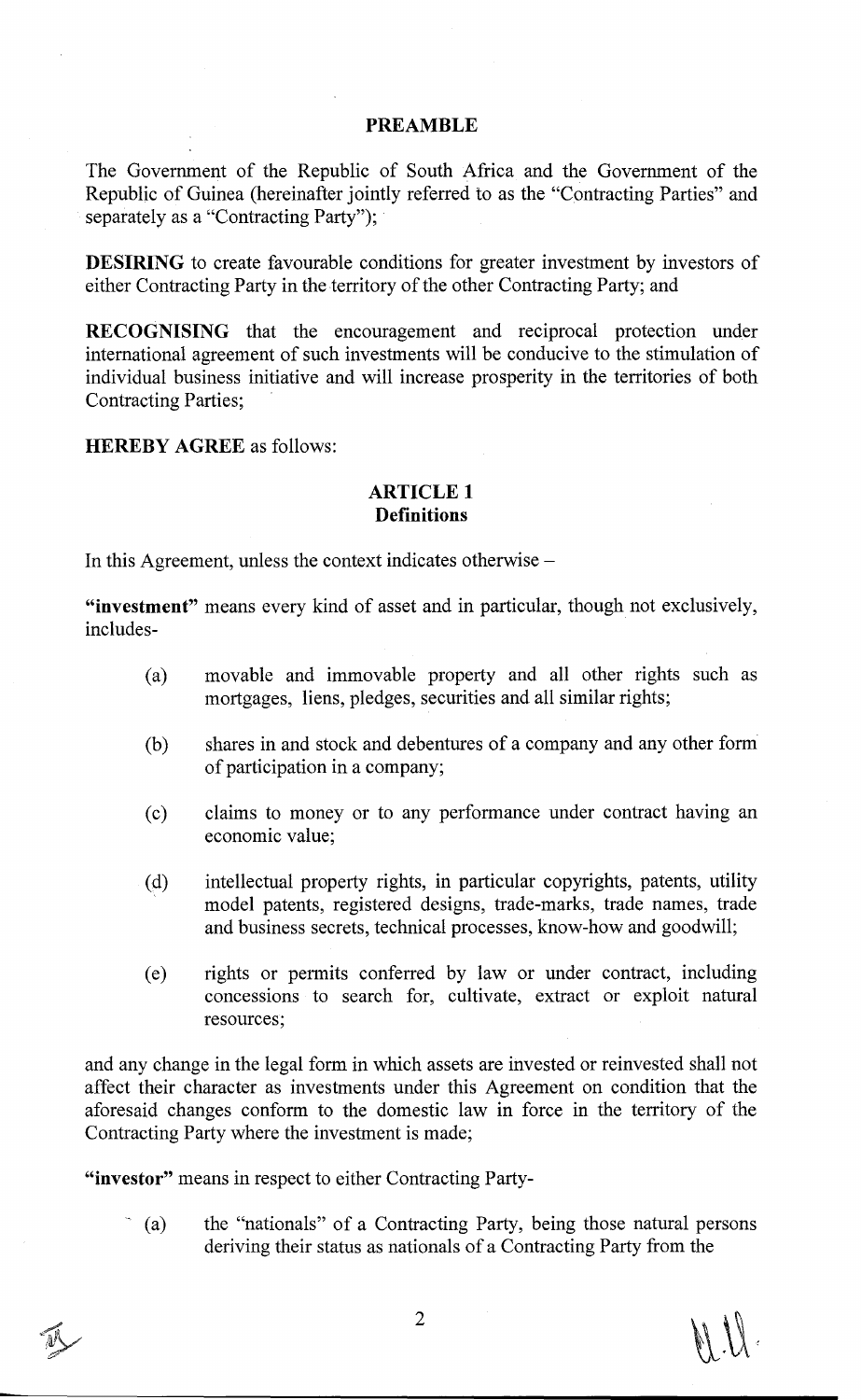domestic law in force in the country of that Contracting Party; and

(b) a legal entity being a company, any legal person, corporation, firm or association incorporated or constituted in accordance with the domestic law in force in the country of that Contracting Party, that has its seat, as well as effective economic activities in the territory of that Contracting Party and has made investments in the territory of another Contracting Party;

**"returns"** means the amounts yielded by an investment and in particular, though not exclusively, includes profits, interest, capital gains, dividends, royalties and fees;

**"territory"** means the territory of a Contracting Party, including the territorial sea, air space and any maritime area situated beyond the territorial sea of that Contracting Party, which has been or might in the future be designated under the domestic law in force in the country of the Contracting Party concerned, in accordance with international law, as an area within which the Contracting Party may exercise sovereign rights and jurisdiction.

## **ARTICLE2 Scope of Agreement**

This Agreement shall apply to all investments, whether made before or after the date of entry into force of this Agreement, but shall not apply to any dispute that arose before entry into force of this Agreement.

## **ARTICLE3 Promotion of Investments**

- (1) Each Contracting Party shall, subject to its general policy in the field of foreign investment, encourage investments in its territory by investors of the other Contracting Party, and, subject to its right to exercise the powers conferred by the domestic law in force in its country, shall admit such investments.
- (2) Each Contracting Party shall grant, in accordance with the domestic law in force in its country, the necessary permits in connection with such investments and with the carrying out of licensing agreements and contracts for technical, commercial or administrative assistance.
- (3) In order to create favourable conditions for assessing the financial position and results of activities related to investments in the territory of a Contracting Party, that Contracting Party shall, notwithstanding its own requirements for bookkeeping and auditing, permit the investment to be subject also to bookkeeping and auditing according to standards which the investor is subjected to by his or its national requirements or according to - internationally accepted standards such as International Accountancy Standards (lAS) drawn up by the International Accountancy Standards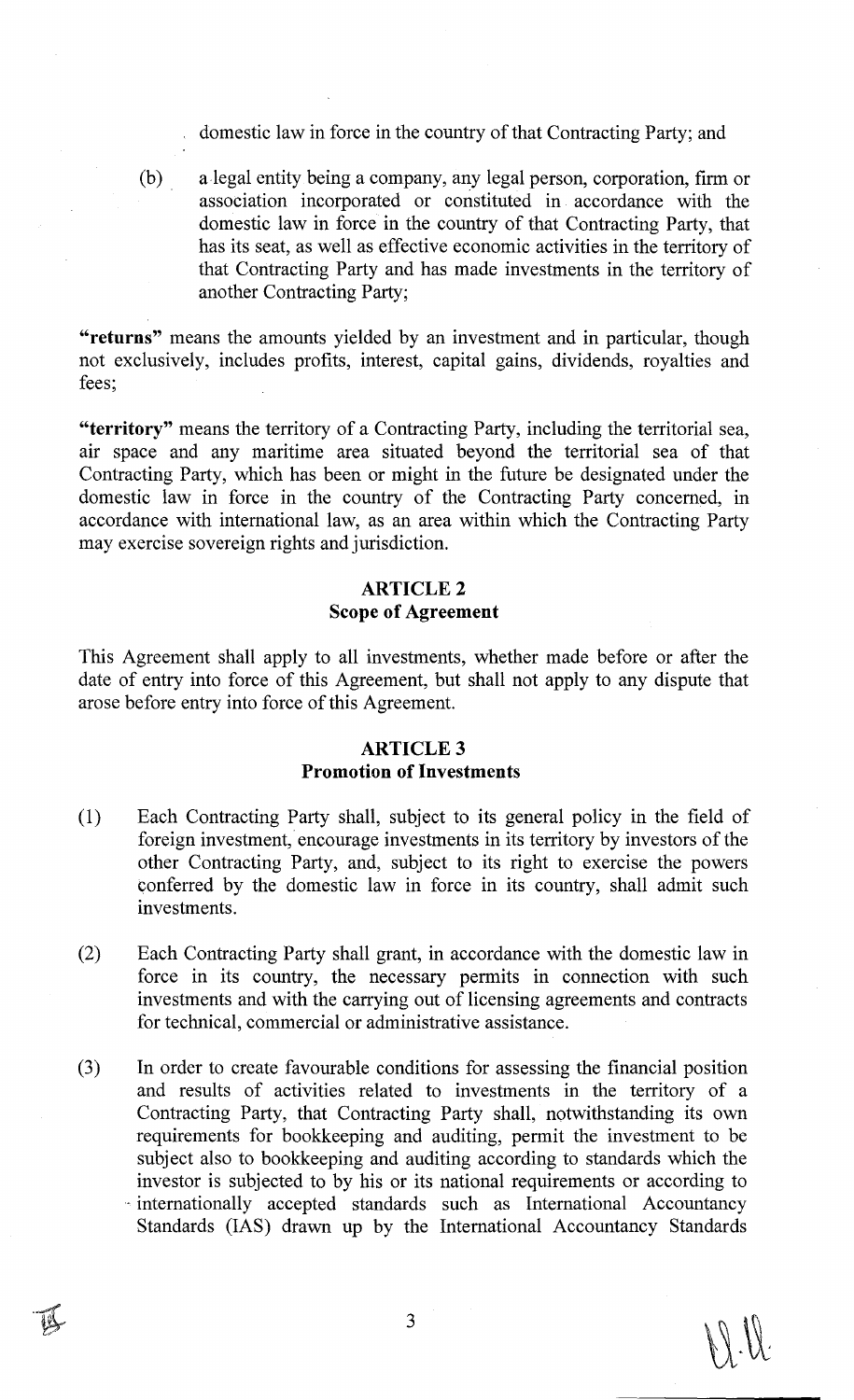Committee (IASA). The results of such accountancy and audit shall be freely transferable to the investor.

## **ARTICLE4 Treatment of Investments**

- (1) Investments and returns of investors of either Contracting Party shall at all times be accorded fair and equitable treatment and shall enjoy full protection in the territory of the Contracting Party. Neither Contracting Party shall in any way impair by unreasonable or discriminatory measures the management, maintenance, use, enjoyment or disposal of investments in its territory of investors of the other Contracting Party.
- (2) Each Contracting Party shall in its territory accord to investments and returns of investors of the other Contracting Party treatment not less favourable than that which it accords to investments and returns of its own investors or to investments and returns of investors of any third State.
- (3) Each Contracting Party shall in its territory accord to investors of the other Contracting Party treatment not less favourable than that which it accords to its own investors or to investors of any third State.
- ( 4) The provisions of sub-Articles (2) and (3) shall not be construed so as to oblige one Contracting Party to extend to the investors of the other Contracting Party the benefit of any treatment, preference or privilege resulting from-
	- (a) any existing or future customs union, free-trade area, common market, any similar international agreement or any interim arrangement leading up to such customs union, free-trade area, or common market to which either of the Contracting Parties is or may become a Contracting Party; or
	- (b) any international agreement or arrangement relating wholly or mainly to taxation or domestic law relating wholly or mainly to taxation;
	- (c) domestic law or other measure the purpose of which is to promote the achievement of equality in its territory or designed to protect or advance persons, or categories of persons, disadvantaged by unfair discrimination in its territory.
- (5) If a Contracting Party accords special advantages to development finance institutions with foreign participation and established for the exclusive purpose of development assistance mainly through non-profit activities, that Contracting Party shall not be obliged to accord such advantages to development finance institutions or other investors of the other Contracting Party.

 $\mathcal{A}$   $\mathcal{A}$ .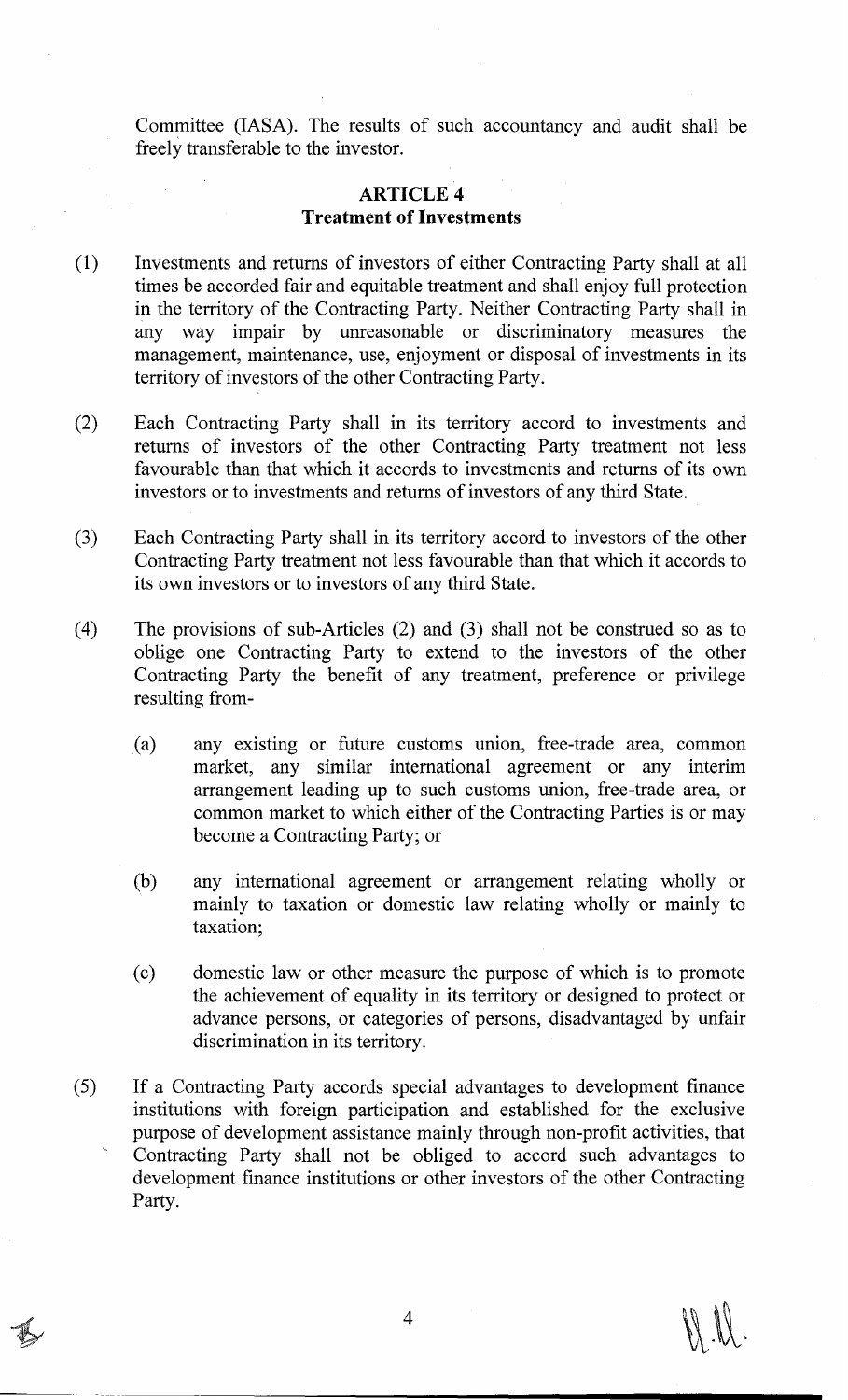### **ARTICLE 5 Compensation for** Losses

- (1) If investors of one Contracting Party whose investments in the territory of the other Contracting Party suffer losses owing to war or armed conflict, revolution, a state of national emergency, revolt, insurrection or riot in the territory of the other Contracting Party, shall be accorded by the other Contracting Party treatment, as regards restitution, indemnification, compensation or other settlement, not less favourable than that which the other Contracting Party accords its own investors or investors of any third State.
- (2) Without derogating from the provisions of sub-Article  $(1)$ , investors of one Contracting Party who in any of the situations referred to in that sub-Article suffer losses in the territory of the other Contracting Party resulting from the-
	- (a) expropriation of their property by the forces or authorities of the latter Contracting Party; or
	- (b) destruction of their property by the forces or authorities of the latter Contracting Party, which was not caused in combat action or was not required by the necessity of the situation,

shall be accorded restitution or adequate compensation.

#### **ARTICLE 6**

## **Compensation for Expropriation**

- (1) Investments of investors of either Contracting Party shall not be nationalized, expropriated or subjected to measures having effects equivalent to nationalization or expropriation (hereinafter referred to as "expropriation") in the territory of the other Contracting Party except for public purposes, under due process of law, on a non-discriminatory basis and against prompt, adequate and effective compensation. Such compensation shall be at least equal to the market value of the investment expropriated immediately before the expropriation or before the impending expropriation became public knowledge, whichever is the earlier, shall include interest at a normal commercial rate until the date of payment, shall be made without delay, and be effectively realizable.
- (2) The investor affected by expropriation shall have a right, under the domestic law in force in the country of the Contracting Party making the expropriation, to prompt review, by a court of law or other independent and impartial forum of that Contracting Party, of his or its case and of the valuation of his or its investment in accordance with the principles referred to in sub-Article (1).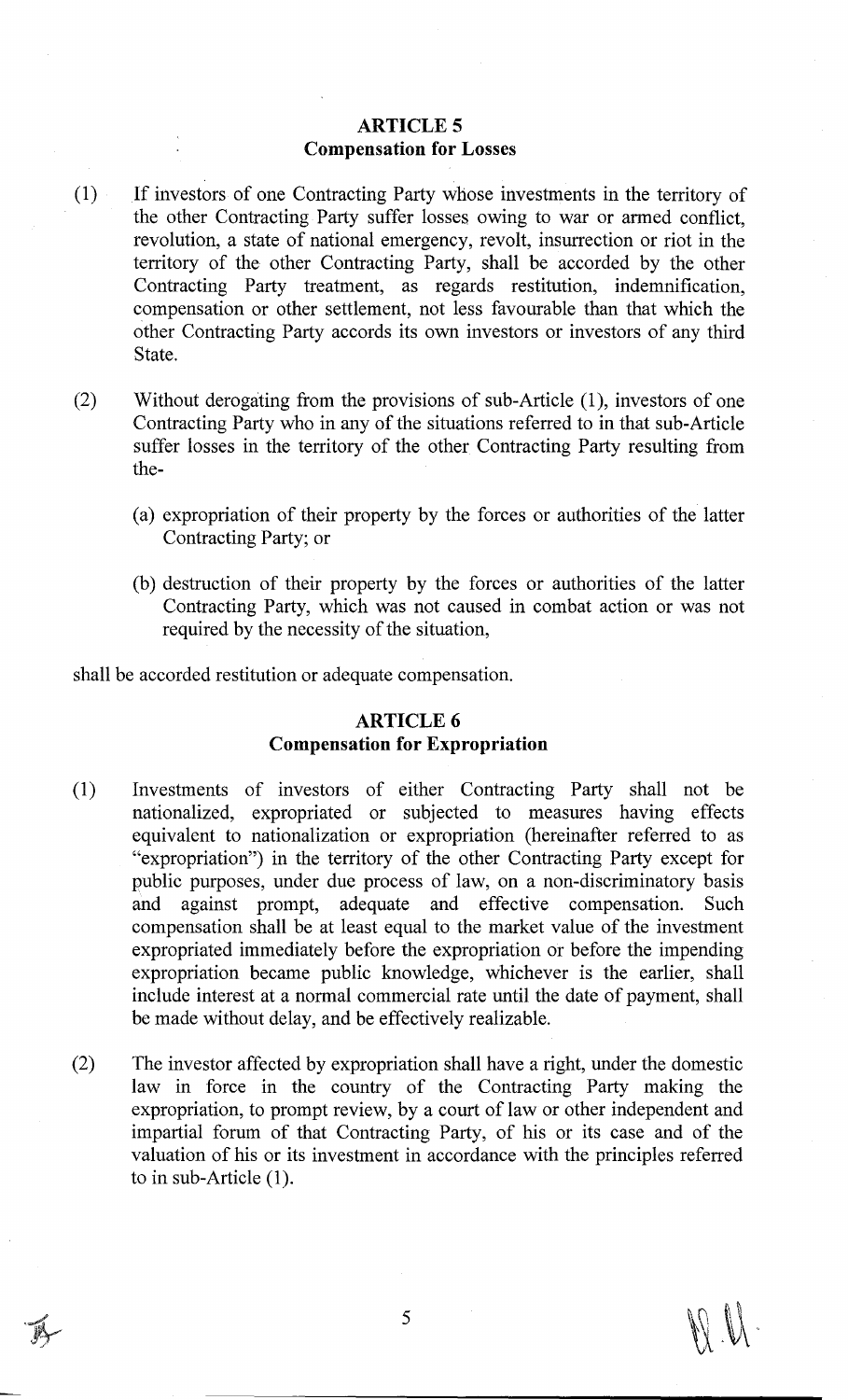## **ARTICLE7 Transfer of Investments and Returns**

- (1) Each Contracting Party shall allow investors of the other Contracting Party the free transfer of payments relating to their investments and returns, including the-
	- (a) compensation paid pursuant to Articles 4 and 5;<br>(b) amounts intended for the payment of contra
	- amounts intended for the payment of contractual obligations, including the amounts required for the repayment of loans, the payment of royalties for licences, franchises, concessions and other similar rights;
	- (c) revenue from investments; and
	- (d) proceeds of the total or partial liquidation of the investments, including the appreciation or increase of the capital invested.
- (2) All transfers shall be effected without delay in any convertible currency at the market rate of exchange applicable on the date of transfer. In the absence of a market for foreign exchange, the rate to be used shall be the most recent exchange rate applied to inward investments or the most recent exchange rate for conversion of currencies into Special Drawing Rights, whichever is the more favourable to the investor.
- (3) Transfers shall be done in accordance with the domestic law in force in the country pertaining thereto. Such law shall not impair and undelayed transfer allowed in terms of sub-Articles (1) and (2).

#### **ARTICLES**

#### **Settlement of Disputes between an Investor and a Contracting Party**

- (1) Any dispute between an investor of one Contracting Party and the other Contracting Party relating to an investment which has not been amicably settled shall, after the expiry of a period of six months from written notification thereof be submitted to international arbitration if the investor concerned so wishes.
- (2) Where the dispute is referred to international arbitration, the investor and the Contracting Party concerned in the dispute may agree to refer the dispute either to-
	- (a) the International Centre for the Settlement of Investment Disputes (ICSID) established by the Convention on the Settlement of Investment Disputes between States and Nationals of other States, opened for signature at Washington DC on 18 March 1965; or
	- (b) an international arbitrator or ad hoc arbitration tribunal to be established by agreement between the Contracting Parties to the dispute.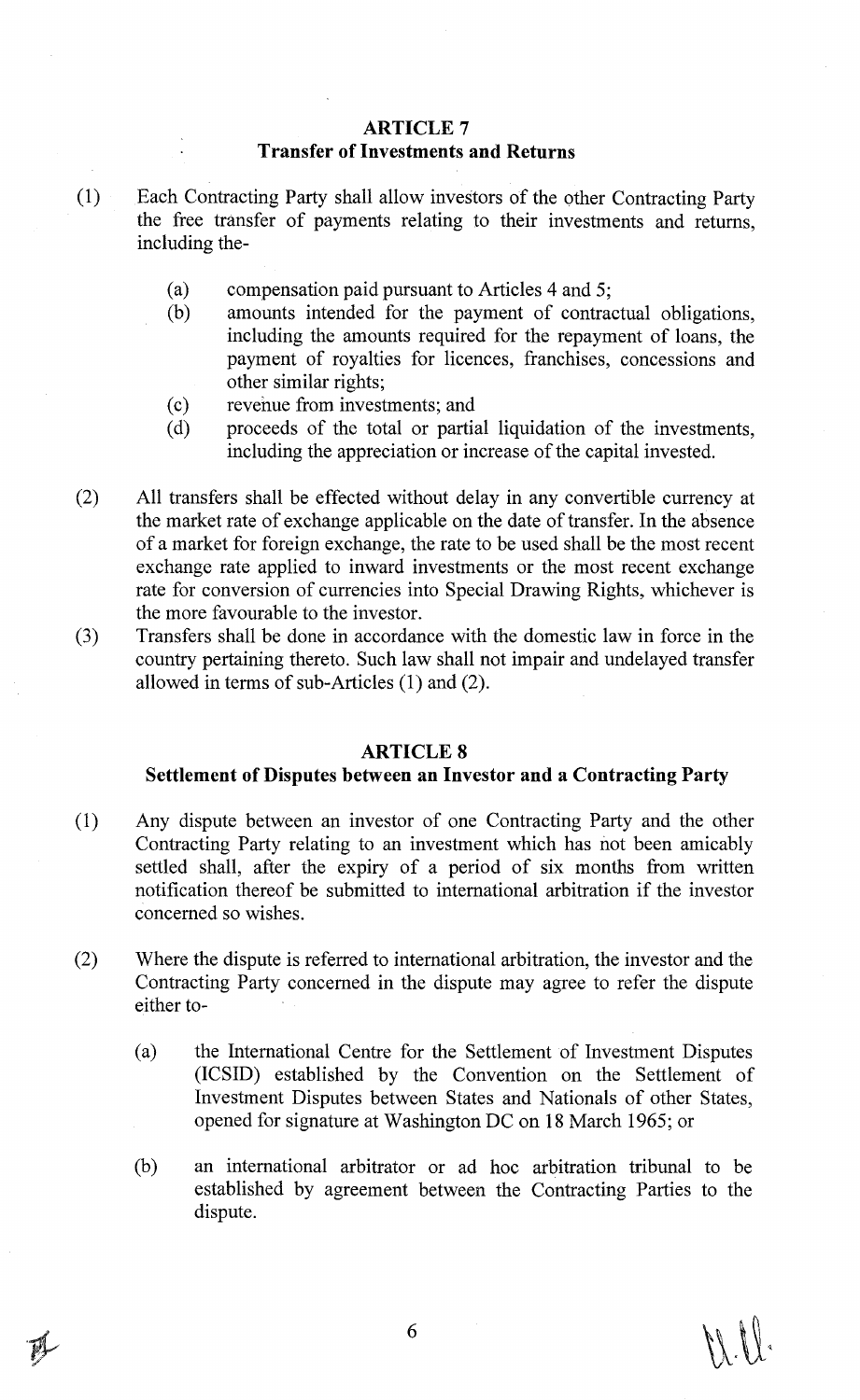- (3) If after the expiry of a period of three months from written notification of the investor's decision to refer the dispute to international arbitration there is no agreement on one of the alternative procedures referred to in sub-Article (2), the dispute shall, at the request in writing of the investor concerned, be dealt with in terms of the procedure preferred by the investor.
- ( 4) The domestic law in force in the territory of the Contracting Party in whose country the investment was made, the provisions of this Agreement as well as a specific agreement, which might have been entered into regarding the investment and the principles of international law, shall be applied in resolving the dispute.
- (5) The award made by the arbitrator appointed in terms of sub-Articles (2) or (3) shall be binding on the Contracting Parties to the dispute.

### **ARTICLE9**

### **Disputes between the Contracting Parties**

Any dispute between the Contracting Parties arising out of the interpretation or application of this Agreement shall be settled amicably through consultation or negotiations between the Contracting Parties.

## **ARTICLE 10 Subrogation**

If a Contracting Party or its designated Agency makes a payment to its own investor under a guarantee it has given in respect of an investment in the territory of the other Contracting Party, the latter Contracting Party shall recognize the assignment, whether by law or by legal transaction, to the former Contracting Party of all the rights and claims of the indemnified investor, and shall recognize that the former Contracting Party or its designate agency is entitled to exercise such rights and to enforce such claims by virtue of subrogation, to the same extent as the original investor.

## **ARTICLE 11 Application of other Rules**

- (1) If the domestic law in force in the country of either Contracting Party or obligations under international law existing at present or established hereafter between the Contracting Parties in addition to this Agreement contain rules, whether general or specific, entitling investments and returns of investors of the other Contracting Party to treatment more favourable than is provided for by this Agreement, such rules shall to the extent that they are more favourablle prevail over this Agreement.
- (2) Each Contracting Party shall observe any other obligation it may have entered into with regard to investments of investors of the other Contracting Party.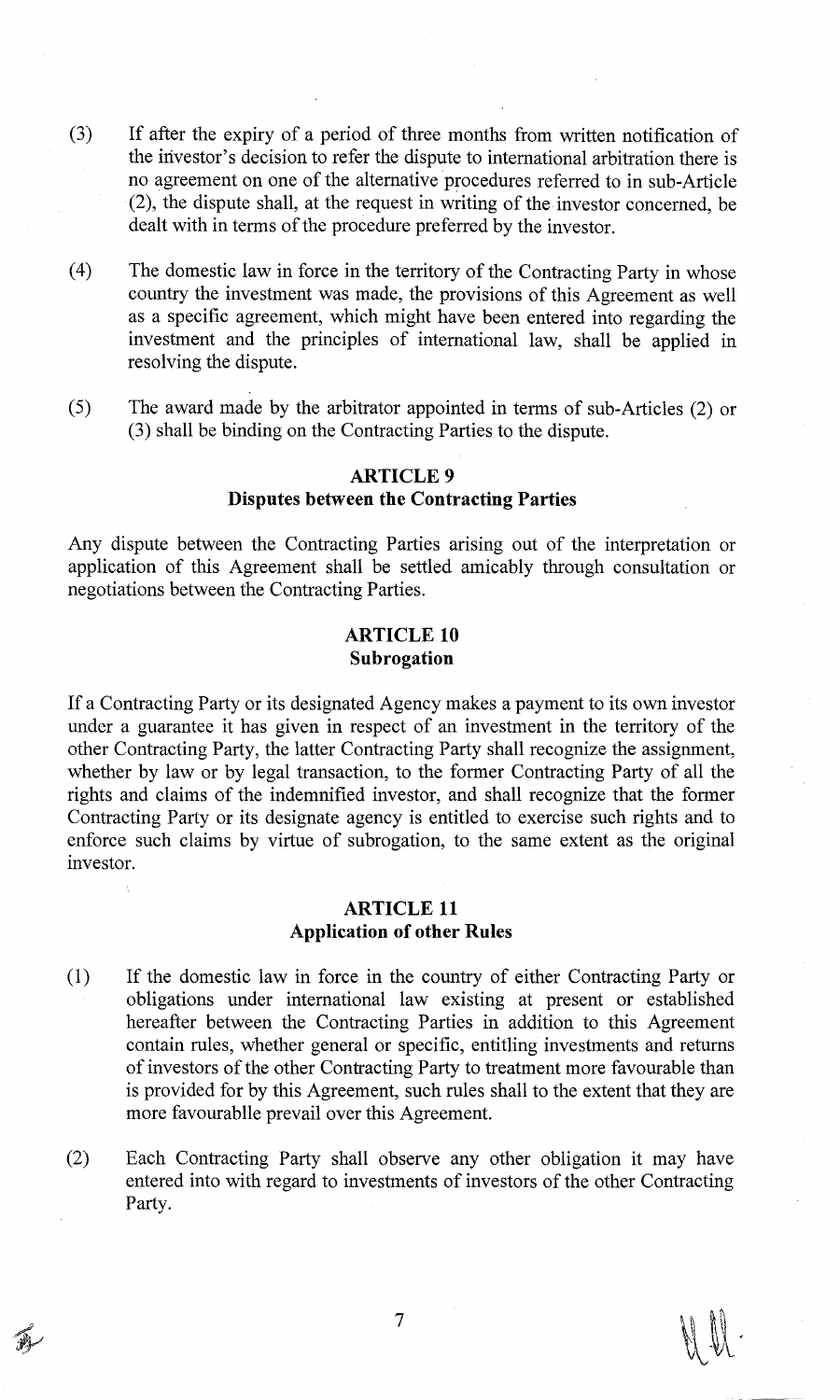## ARTICLE 12

## Entry into Force, Duration, Termination and Amendment

- ( 1) This Agreement shall enter into force ori the date on which the Contracting Parties have notified each other in writing through the diplomatic channel that their respective constitutional requirements for entry into force of this Agreement have been fulfilled. This Agreement shall enter into force thirty (30) days after the date of receipt of the last notification.
- (2) This Agreement shall remain in force for an initial period of ten years, whereafter it shall automatically be renewed for further periods of twelve months, unless terminated by either Contracting Party by giving twelve months written notice in advance through the diplomatic channel to the other Contracting Party of its intention to terminate this Agreement.
- (3) In respect of investments made prior to the date when the notice of termination becomes effective, the provisions of Articles 1 to 11 shall remain in force with respect to such investments for a further period of twenty years from that date.
- (4) This Agreement may be amended by mutual consent of the Contracting Parties through an Exchange of Notes between the Contracting Parties through the diplomatic channel.

IN WITNESS WHEREOF the undersigned, being duly authorized thereto by their respective Governments, have signed and sealed this Agreement in two originals in the English and French languages, all texts being equally authentic .

DONE at RETORIA merce du Tourisme FOR THE GOVERNMENT OF THE FOR THE GOVERNMENT OF THE REPUBLIC OF SOUTH AFRICA REPUBLIC OF GUINEA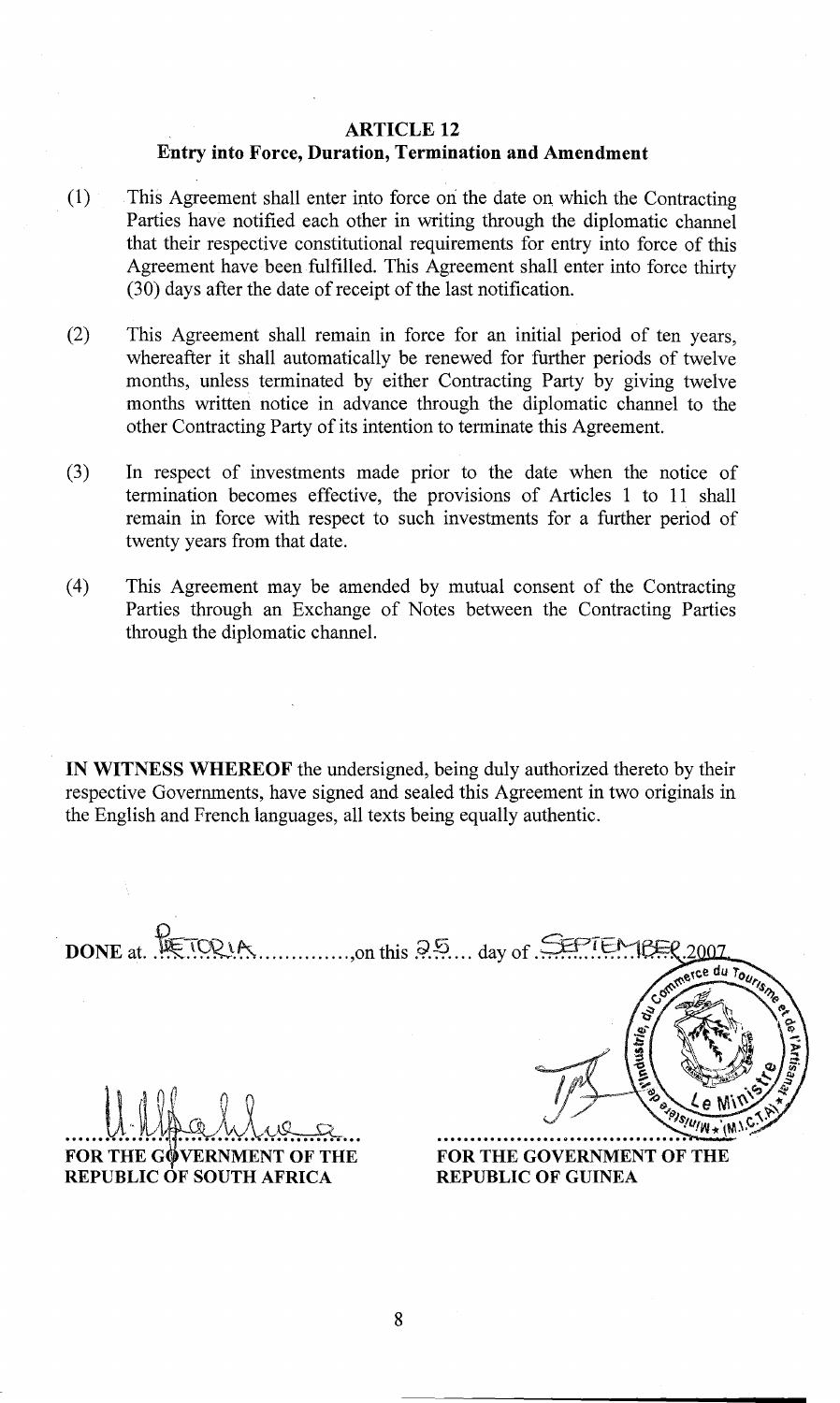#### **Protocol to the Agreement**

#### **between**

### **the Government of the Republic of South Africa**

**and** 

#### **the Government of the Republic of Guinea**

#### **for the Promotion and Reciprocal Protection of Investments.**

On the signing of the Agreement between the Government of the Republic of South Africa and the Government of the Republic of Guinea for the Promotion and Reciprocal Protection of Investments, the undersigned representatives have, in addition, agreed on the following provisions, which shall constitute an integral part of the Agreement:

#### **Ad Article 7**

- 1. Foreign nationals who have resided in the Republic of South Africa for more than five years and who have completed the required exchange control formalities connected with immigration to South Africa, are, in terms of South African exchange control rules, deemed to have become permanently resident in the Republic of South Africa and the provision of transfer of investments and returns as contemplated in Article 6 shall not apply in their favour.
- 2. The exemptions to Article 6 as contemplated in paragraph 1 of this Protocol shall terminate automatically in respect of each restriction, upon removal of the relevant restriction as part of the domestic law of South Africa.
- 3. The Republic of South Africa shall make every effort to remove the said restrictions from their domestic law as soon as possible.
- 4. Paragraph 1 of this Protocol shall not apply to or restrict the transfer of compensation payments made pursuant to Articles 4 and 5 of this Agreement.
- 5. This Addendum shall enter into force at the same time as the Agreement.